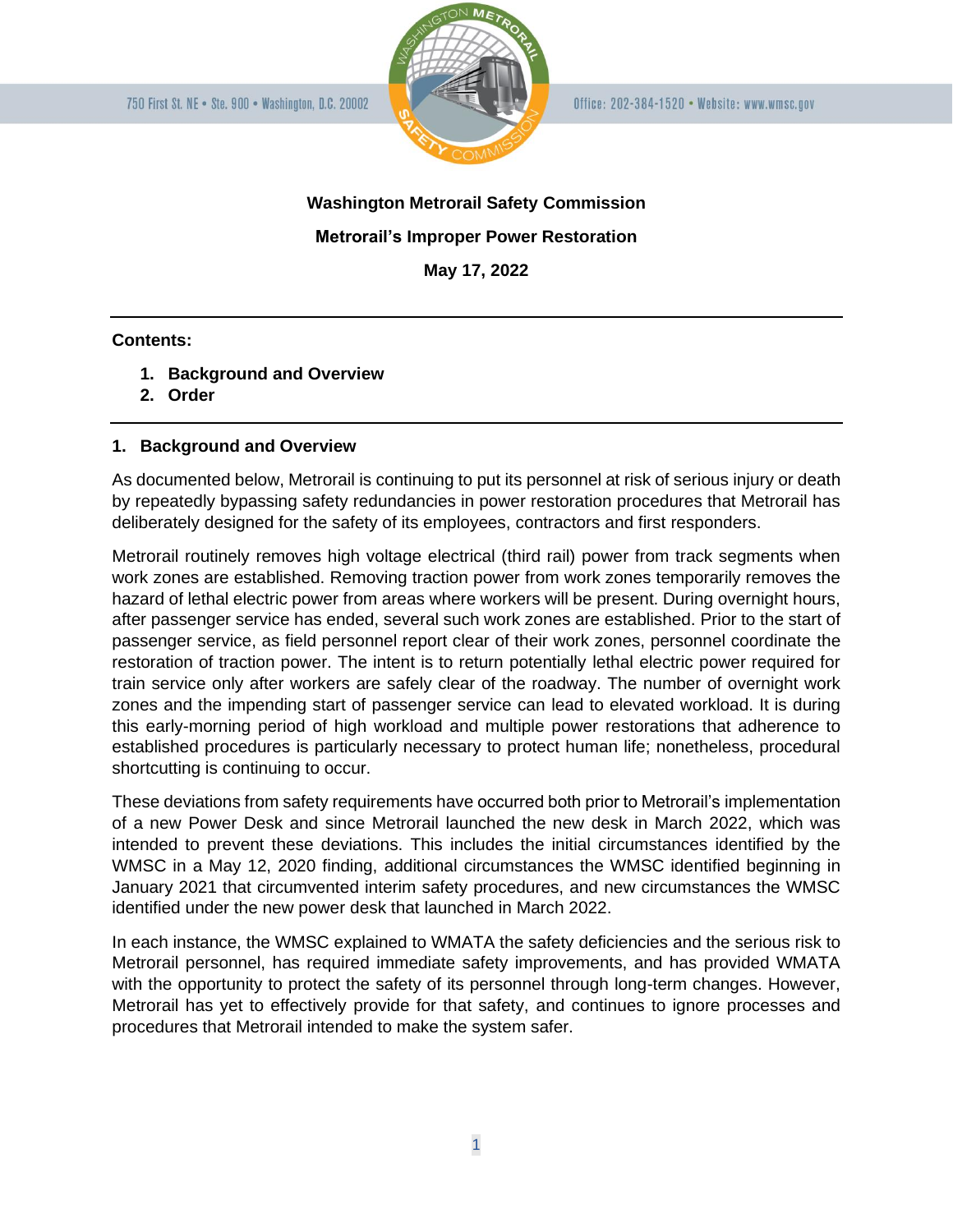

#### **Prior Actions and Notice**

The WMSC identified and issued a finding in May 2020 that third rail power restoration is routinely rushed by Metrorail's Rail Operations Control Center (ROCC) management with a focus on restoring train service rather than a focus on following safety procedures.

As a result of the May 12, 2020 finding, Metrorail proposed and began implementing a corrective action plan (CAP), C-0037. During the implementation process of long-term solutions, Metrorail instituted interim safety measures as part of this CAP.

The WMSC, through our independent oversight, identified in January and February 2021 that Metrorail was bypassing those interim safety measures that were intended to assure the safety of personnel. The WMSC communicated this hazard to Metrorail for resolution.

Also in winter 2021, Metrorail submitted a CAP change request to shift certain power responsibilities to an expanded Power Desk, rather than focusing on steps to ensure that management and leadership in the ROCC permitted Rail Traffic Controllers to follow processes to be certain that power is only restored when it is safe to do so as confirmed by an independent safety approval from Power Desk personnel. Metrorail developed the revised Power Desk plan in place of its original proposed solution to prevent premature restoration of power based significantly on an assessment of practices at other agencies. The WMSC provided detailed and specific feedback regarding Metrorail's proposal. Metrorail decided to move forward with an expanded Power Desk. As Metrorail has moved forward with its preferred Power Desk plan, the WMSC has provided safety feedback that Metrorail could use to ensure its plan provided for the safety of Metrorail personnel and first responders. Throughout the CAP implementation process, the WMSC provided frequent feedback and items for Metrorail's consideration to provide Metrorail with every opportunity to prevent and mitigate hazards. Eventually, this feedback included the WMSC insisting in fall 2021 that Metrorail address safety concerns that had been repeatedly raised by frontline workers, but that Metrorail had ignored.

Metrorail's failure to address these safety issues that had been raised by its own employees, including concerns associated with procedures, training and workload requirements, until after the WMSC insisted on the importance of Metrorail adhering to the safety management system (SMS) approach specified in WMATA's Public Transportation Agency Safety Plan (PTASP), led to Metrorail postponing the implementation of new Power Desk procedures until Metrorail could conduct additional work to improve the safety of those procedures. Metrorail had not ensured that it was ready to safely launch the Power Desk. The WMSC ensured that Metrorail acted on its employees' valid safety concerns. Throughout this CAP process, the WMSC repeatedly identified areas where Metrorail could choose to improve these procedures. Metrorail emphasized to the WMSC that Metrorail was certain they were implementing appropriate alternative safety controls.

Metrorail again postponed the implementation of new Power Desk procedures in early 2022 due to Metrorail's ineffective planning and ineffective safety certification process to ensure that its equipment was ready for launch. For example, Metrorail had not identified that it lacked functioning microphones, functioning phone recording systems, and other safety technology needed to operate the Power Desk and to ensure accountability, documentation and continuous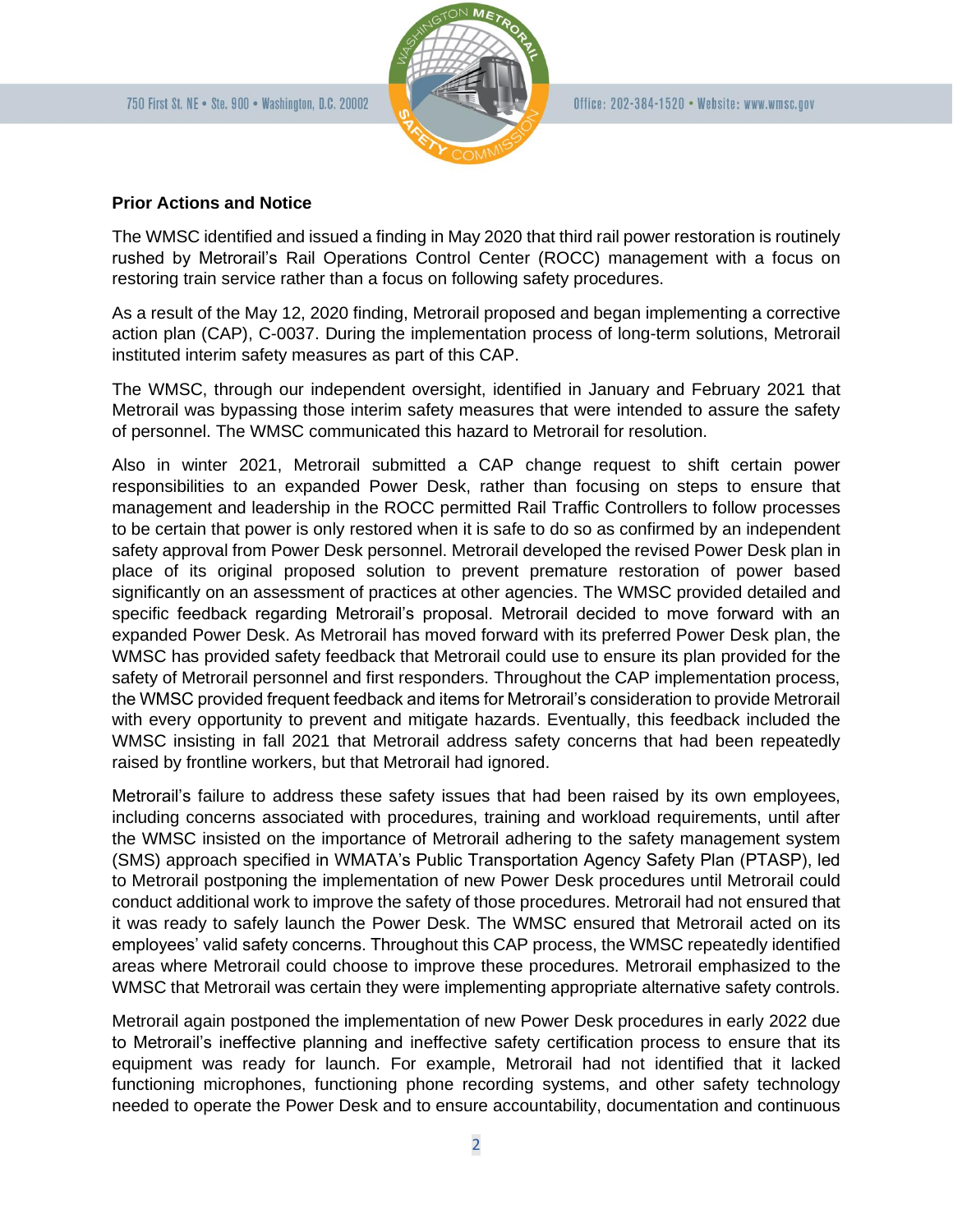

safety improvement. When the WMSC again raised this issue, as had already been identified related to ROCC recordings in the ROCC Audit issued in September 2020, Metrorail eventually committed to addressing the recording deficiencies known to the WMSC at that time. Specifically, this included ensuring recording systems were in place at the backup ROCC at the Jackson Graham Building.

Metrorail launched the new Power Desk procedures in March 2022. These procedures include Power Desk Assistant Superintendents and Power Desk Controllers with responsibilities for interacting with and confirming steps necessary for safe power restoration with Rail Traffic Controllers and Roadway Workers In-Charge (RWICs) in the field. Metrorail initiated the Power Desk with three Power Desk Operations Desks, each of which is intended to have at least one Power Desk Controller assigned. The consoles align with the three territories previously covered by Metrorail's Ops 1 (Red Line), Ops 2 (Orange and Silver Lines, plus Blue Line at Rosslyn Station and in Maryland) and Ops 3 (Yellow and Green Line, plus Blue Line in Virginia south of Rosslyn Station) Rail Traffic Controller desks.<sup>1</sup>

The safety events described below demonstrate the same type of shortcutting of critical safety procedures has occurred under this new Power Desk as the WMSC identified and communicated to Metrorail prior to the May 2020 finding regarding premature, rushed and unsafe third rail power restoration, and as the WMSC identified and communicated to Metrorail in winter 2021 that Metrorail had not identified or acted upon on its own. In each case, Metrorail personnel made up their own actions and shortcutted procedures rather than following the redundancies deliberately engineered into the process for safety. As a result of the WMSC's independent oversight identifying these issues in 2020 and 2021, Metrorail then committed to safety and staffing improvements.

However, as demonstrated by these events and the WMSC's ongoing communications with Metrorail, Metrorail has ignored its safety processes in several situations and has improperly restored power when personnel were on the roadway.

# **April 26, 2022: Power restored under active work crew**

On April 26, 2022, Metrorail skipped specific safety steps required by its safe power restoration procedures as Metrorail personnel in the field and in the Rail Operations Control Center (ROCC) were preparing to restore traction power to multiple locations for the start of passenger service

At 4:03 a.m., a tag<sup>2</sup> was incorrectly turned in by the Button Rail Traffic Controller. This is one of multiple tags the Rail Traffic Controller turned in to the Power Desk at that time. The other tags were correct. The return of a tag indicates that the Rail Traffic Controller believes it is safe to

 $1$  Rail Traffic Controllers now also operate an Ops 4 desk that covers part of the Orange and Silver Lines previously covered by Ops 2. Power Desk management decided not to include a fourth Power Desk Operations Desk in the Power Desk launch, but stated one may be used in the future.

<sup>2</sup> A power tag is a specific identifier for an area where power is de-energized. Power tags may be *red tags* indicating additional protection implemented by physically racking out circuit breakers to provide an additional level of protection for personnel in the field against improper power restoration or *supervisory tags* that are initiated by personnel in the ROCC remotely opening circuit breakers. This is described as a supervisory outage as it relies solely on the remote operation of the circuit breakers.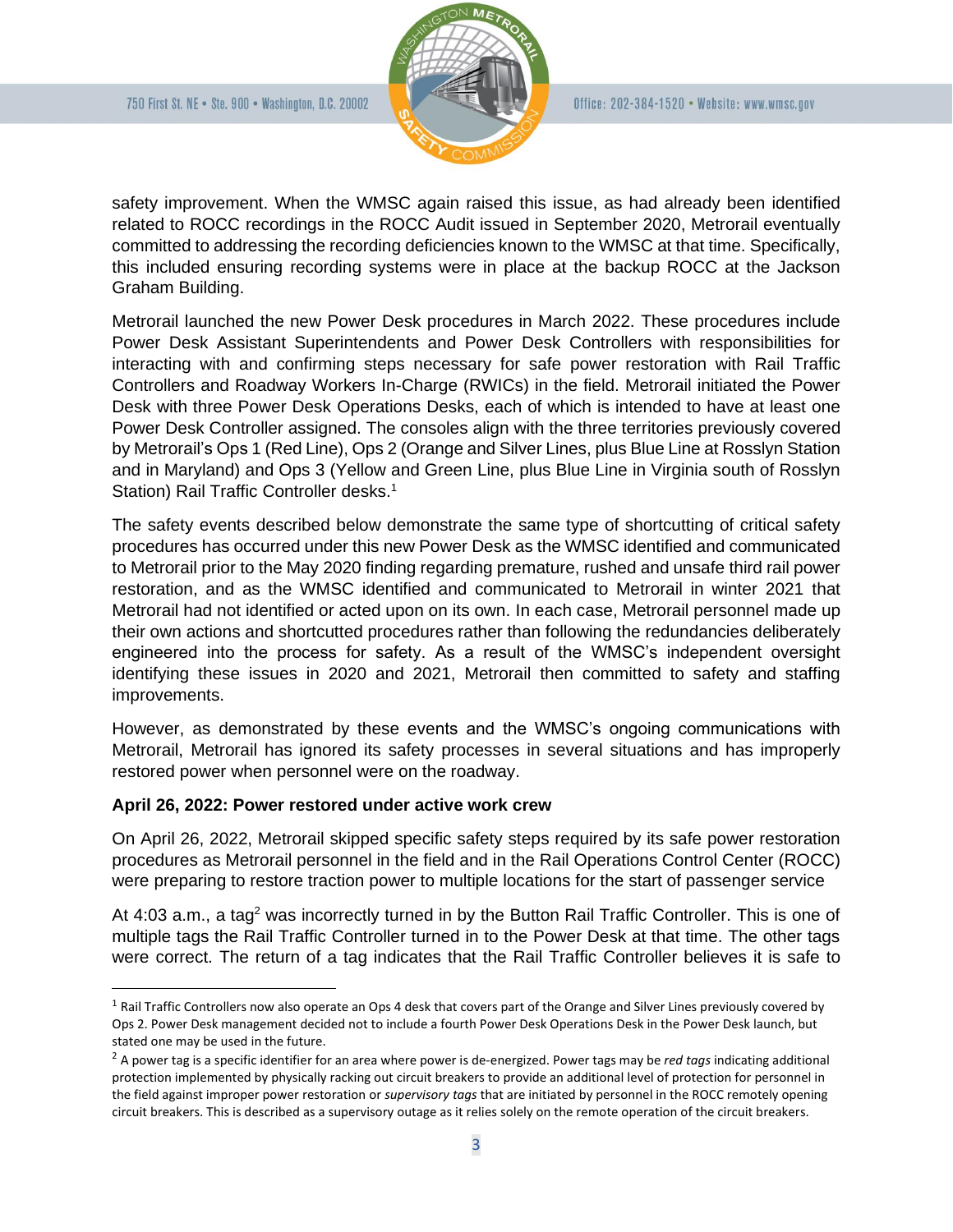

restore traction power to the work site, however these workers were not yet clear of the roadway in the area of College Park Station. The intent of redundant power restoration procedures is to ensure that such a mistake is identified before power is improperly restored. Between 4:03 a.m. and 4:20 a.m., when power was improperly restored in that work location, this Power Desk Controller and this Power Desk Assistant Superintendent were working to restore power to at least 12 work locations over just those 17 minutes.

The preliminary investigation demonstrates that the Power Desk Assistant Superintendent directed a Power Desk Controller to restore power even though the two required independent safety confirmations from the RWIC (one to the Power Desk Controller and one to the Rail Traffic Controller) had not been completed. The Power Desk Controller restored power even though they knew that the confirmations had not been completed. The Button Rail Traffic Controller had incorrectly indicated that power could be restored, even though confirmation had not been completed. A further safeguard was bypassed when the WMATA contractors Metrorail had designated as Third-Party Safety Officials (TPSO) who Metrorail stated were in place in the ROCC to ensure there was no procedural shortcutting did not intervene to prevent this safety issue. The TPSO report incorrectly stated that there was some confusion that was resolved immediately. In addition, the required power restoration warning announcements that are part of Metrorail's procedure meant to provide personnel in the field an opportunity to object to improper power restoration were not made.

General Orders and Track Rights System (GOTRS) records show that the Power Desk Controller did not confirm the RWIC was clear until 4:27 a.m.<sup>3</sup>, and the Rail Traffic Controllers did not confirm the RWIC and the piggyback crew with the RWIC were clear of the roadway until 4:37 a.m. The RWIC reported to the Rail Traffic Controllers at 4:30 a.m. that the crew was clearing. Due to the improper power restoration, the Radio Rail Traffic Controller asked the RWIC to call on the phone for further discussion. After the RWIC actually cleared the roadway, the Rail Traffic Controller informed the RWIC that power had been improperly restored in their work zone.

Metrorail's procedure states that power cannot be restored until all required steps, including both the Rail Traffic Controller and Power Desk Controller confirming the work crew clearing the roadway, are completed in GOTRS. That safety procedure, which Metrorail stated provided safety redundancy, did not work. There were no engineering controls to require it, and those involved did not use the procedure.

 $3$  The Power Desk Controller has no authorized way to directly contact a RWIC on the roadway to request clarification on the work crew's status, as Metrorail has directed that the Power Desk Controller not use the operations radio channel (Ops 1, Ops 2, Ops 3, Ops 4) governing the line they are responsible for, instead using a separate Traction Power radio channel, and the use of a cell phone by the RWIC on the roadway is not permitted under Metrorail's electronic device policy because such use would pose a hazard. The Power Desk Controller can only communicate with the RWIC in compliance with Metrorail rules and procedures when the RWIC calls the Power Desk phone line or if the RWIC has cleared the roadway and is permitted to use their cell phone. However, it is common practice to collect RWIC phone numbers when issuing outage tags.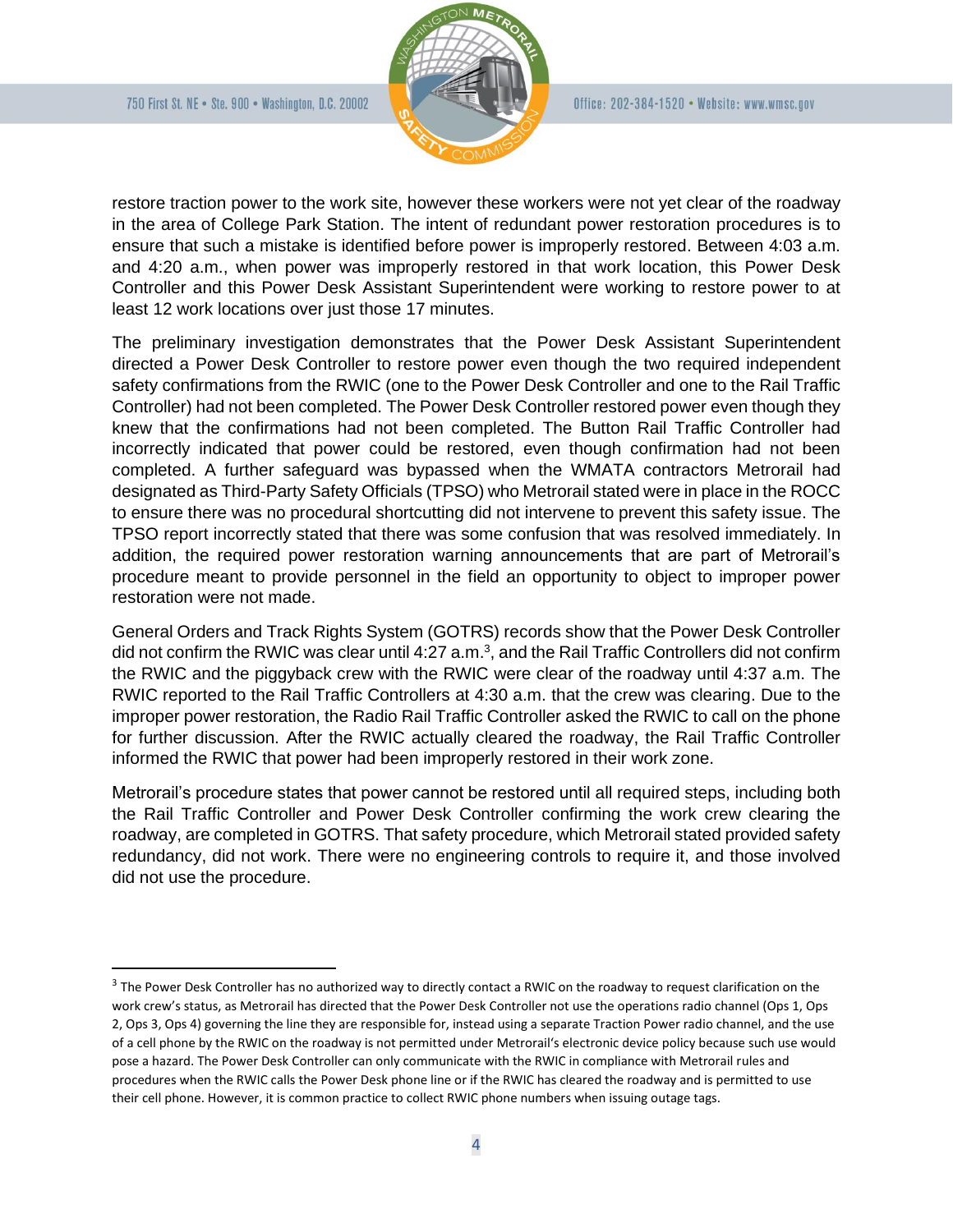

These procedures had received extensive focus, were the basis for significant training, and had been discussed in detail with power personnel.

Nonetheless, Metrorail personnel bypassed the redundant safety protections of the separate confirmations of the Roadway Worker In-Charge (RWIC) with the Power Desk Controller, followed by the confirmation by the Power Desk Assistant Superintendent that both the Rail Traffic Controller and Power Desk Controller have completed required safety steps. The sole reliance on the Button Rail Traffic Controller's incorrect statement that the RWIC was clear of the roadway completely undermines Metrorail's repeated assurances to the WMSC, in response to specific WMSC questions and comments over the course of nearly two years, that the new procedures provide redundant protections against improper power restoration.

In addition, the Power Desk Assistant Superintendent is supposed to provide oversight of the process, but, as this event demonstrates, can circumvent the safety process Metrorail has developed. While Metrorail developed its Power Desk process, the WMSC asked a number of questions related to sufficiency of procedures, supervisory oversight and training, and Metrorail assured the WMSC that these would be addressed. This event demonstrates that, rather than Metrorail's commitment that this new process is relying on a two-party system to ensure redundant protections, in fact, Power Desk personnel can act independently outside of the established safety process.

Power Desk Controllers stated that Power Desk personnel are regularly acting based upon personal notes rather than the safety steps required in Metrorail's procedures that require entries in the GOTRS system, partly because Power Desk personnel believe this circumvention of safety requirements results in a quicker process. This is expressly contrary to the purpose of these safety precautions to slow the process down to ensure power is only restored when safe to do so. This indicates that Power Desk personnel do not understand or do not respect the need for these safety precautions. This is particularly concerning as Metrorail stated repeatedly to the WMSC, even after the WMSC identified and raised numerous specific issues related to a rehearsed demonstration of the system for the WMSC, that Metrorail had extensively stress tested the system and that Metrorail had assured appropriate numbers of and training for personnel.

This investigation demonstrates that the requirement to utilize GOTRS checklists to ensure that each step has been followed is ineffective for safety. As the WMSC has raised previously, Metrorail must focus on updating to a more current version of the Advanced Information Management (AIM) system<sup>4</sup>, which may include controls such as those that Metrorail initially planned and that the WMSC has suggested to Metrorail as a potential process improvement that would provide, for example, for a Rail Traffic Controller to enable the closure of a circuit breaker, and then separate authority for only a Power Desk Controller to close that breaker and re-energize

<sup>&</sup>lt;sup>4</sup> The AIM system is Metrorail's software used by Rail Traffic Controllers to remotely monitor and control train movement and signals and to de-energize third rail power. It is used by Power Desk personnel to remotely re-energize third rail power.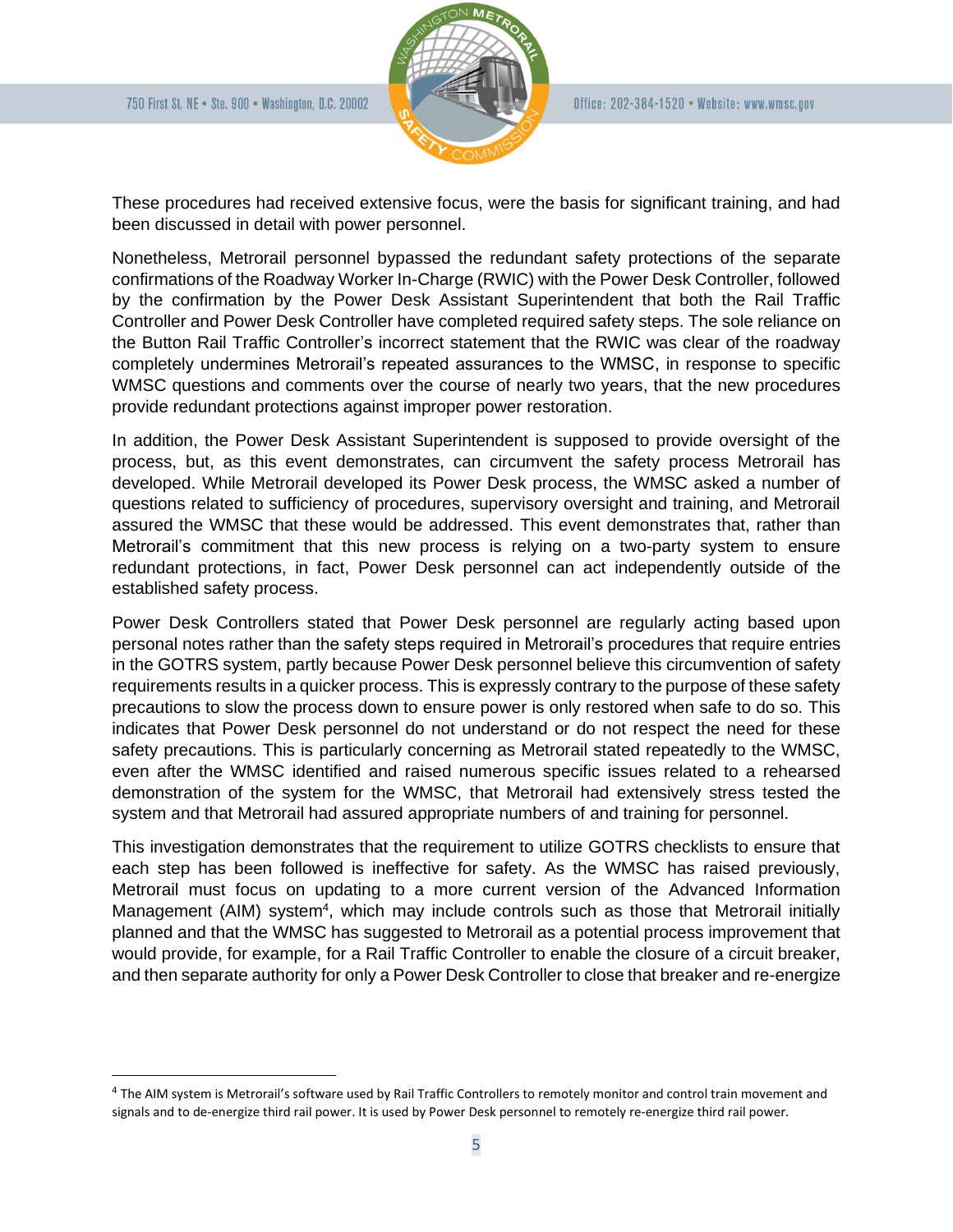

power<sup>5</sup>. Such an update would ensure that circuit breakers are not closed until all steps are completed by both the Rail Traffic Controller and Power Desk Controller, ensuring a true doublecheck. This event demonstrates that the protections that Metrorail stated were present in the Power Desk process are insufficient, do not actually exist, and do not actually provide the level of protection that Metrorail repeatedly represented during its Power Desk development and implementation process. As specified below, Metrorail must implement an IT solution that provides and enforces the required level of protection<sup>6</sup>.

## **April 3, 2022: Confusion, missing recordings**

The WMSC is also continuing to investigate a safety event that occurred on April 3, 2022. The RWIC did not request foul time<sup>7</sup> to access the roadway, but told the Power Desk Controller that they had entered the roadway and confirmed power was de-energized. The Power Desk Controller issued a red tag. The Power Desk Controller is not made aware of foul time requests.

The details of this event, and the exact gaps in the process as executed, are unclear because recordings of calls to the Power Desk Controller were not available to determine those details. However, WMSC investigation identified some information from ambient recordings. Preliminarily, there appears to have been confusion among the Power Desk Controller, RWIC, and Rail Traffic Controller, in addition to other potential safety concerns. Further, Power Desk communications in this event did not include full required repeat backs, full power tag identifications, or complete use of alphanumerics as required by safety procedures.

Without details from complete audio recordings, it will be difficult to determine what specific safety improvements are needed to prevent such safety events in the future.

After that event, the limited recording features that had been functioning for Power Desk Controller telephones appear to have been lost for the days following the event through the April 26,2022 event. The investigation has determined that Metrorail IT personnel did not follow Metrorail's safety and change management procedures to ensure that changes were conducted properly, had the desired effect, and did not introduce additional hazards. This improper change management meant that Metrorail did not ensure that the telephone system and the separate

 $5$  A circuit breaker is an electromechanical switch that is closed to permit electricity to follow (energize) an electrical pathway and opened to interrupt (remove power from) that pathway. Traction power circuit breakers, which are located throughout the Metrorail system, can be remotely opened and closed from the ROCC using AIM. In AIM, remotely closing a circuit breaker to restore power requires a two-step process: (1) an "enable close" command allows closure, and (2) a subsequent "close" command actually closes that circuit breaker. The Power Desk procedures launched in March 2022 assigned the "enable close" command to Power Desk Assistant Superintendents and the "close" command to Power Desk Controllers.

<sup>&</sup>lt;sup>6</sup> This AIM update to more current safety and operational procedures and functions could also provide for other safety improvements such as providing visual indications about which segments are underground or have fans so that Metrorail can better implement the new procedures it opted to develop with Plant Maintenance personnel rather than Rail Traffic Controllers activating fans in emergencies, and such as integration with other Metrorail systems to ensure that only trains that are supposed to be safely in service are allowed to continue in operation.

<sup>7</sup> Foul time is a form of Roadway Worker Protection (RWP) where Rail Controllers stop rail vehicle traffic in a specific area until the personnel on the roadway confirm that the work crew has cleared that area.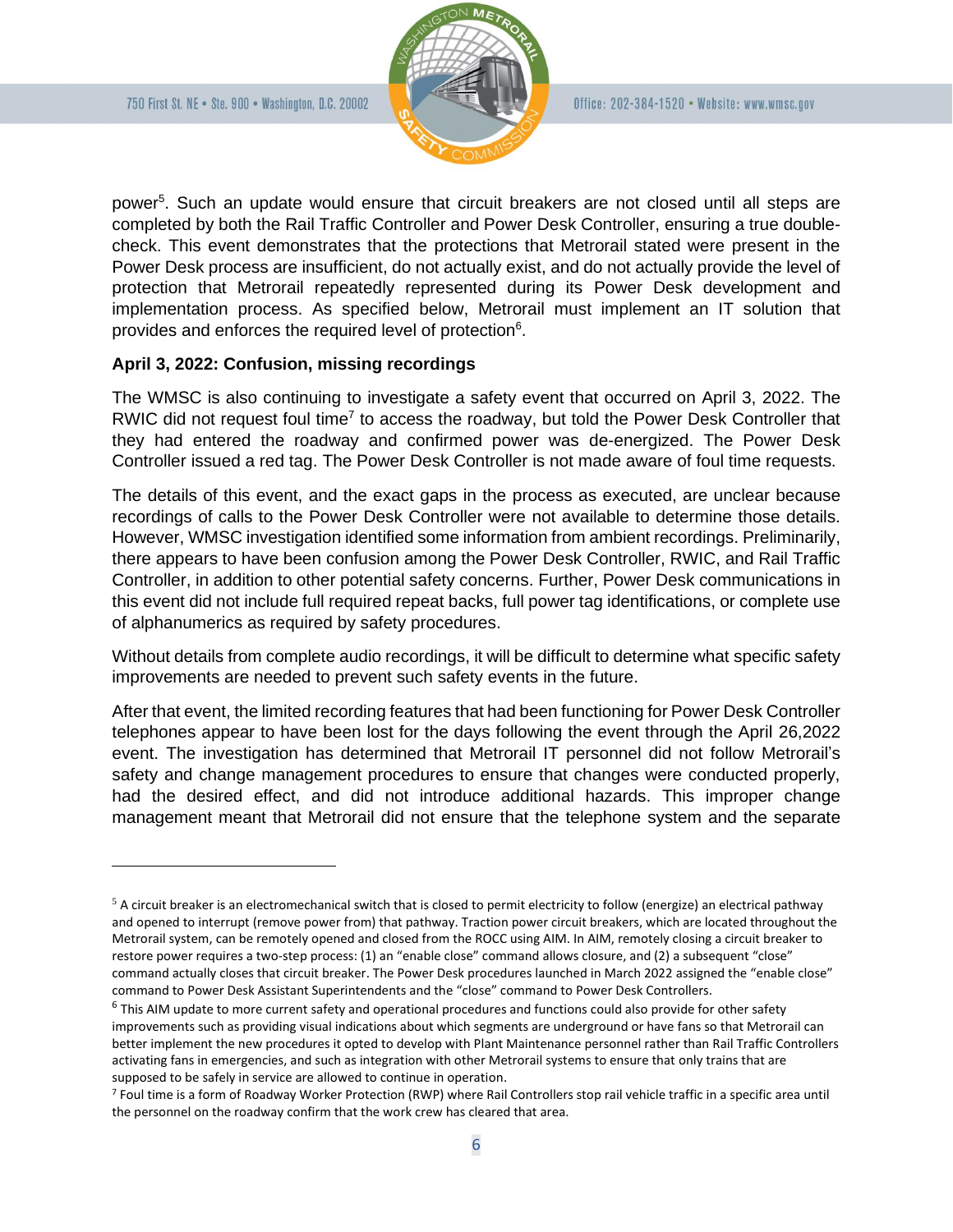

recording system were updated in a coordinated fashion, and it led to the failure to record some calls to and from Power Desk Controllers from at least April 14 through April 26.

Power Desk Controller phone recordings are not present for the April 26, 2022 event. Only the Power Desk Assistant Superintendent's phone was recorded. Power Desk Controller phones that initially were partly recording audio around the initial launch of the Power Desk were now recording nothing that was available for review. Ambient microphones recorded only part of other conversations.

As a result of the investigations into the April 3 and April 26, 2022 events, Metrorail IT committed on May 3, 2022 to certain improvements for changes connected to Metrorail's audio recording program (NICE):

1. All changes will be tested with the same rigor that is applied when a major project change/upgrade is made to the NICE application.

2. All Voice and NICE engineers will be crossed trained to ensure a higher level of knowledge on how the systems interface and work together.

3. Institute a daily sampling of recordings from both the Power [Desk] group and the ROCC.

# **May 1, 2022, May 6, 2022 and May 14, 2022:**

# **Procedures not followed across multiple departments**

The power restoration process developed by Metrorail requires close coordination among Rail Traffic Controllers, Power Desk personnel, and personnel in the field. In addition to scheduled work locations, this includes coordination during emergency events.

Personnel in the field must also follow power SOPs; however, events have already demonstrated that they are not following these procedures. From the time of the Power Desk launch through April 26, interviews demonstrated that RWICs were not calling the Power Desk Controllers to report being clear of the roadway as required by Metrorail's safety procedures to confirm that it is safe to restore power. As another example, on May 1, 2022, a change of RWIC occurred in the field, but the personnel did not call into the Power Desk as required to update the power tag information, which created confusion about safe power restoration.

In addition, on May 6, 2022, third rail power was re-energized in an active work zone on the Red Line. A Traction Power Crew entered a power room and did not follow required safety steps as they attempted to rack out circuit breakers for Track 1 to provide for a red tag outage. They appear to have racked out the wrong breaker, then replaced it. When the circuit breaker was replaced, the power crew manually closed a breaker without permission in violation of Metrorail rules and procedures. This re-energized power in the active work zone on Track 2. That circuit breaker had been remotely opened by a Power Desk Controller prior to being racked out to de-energize power for that work zone under a supervisory power outage, which the power crew in the field was not aware of. The Rail Traffic Controllers had directed the work crew on the roadway to stand clear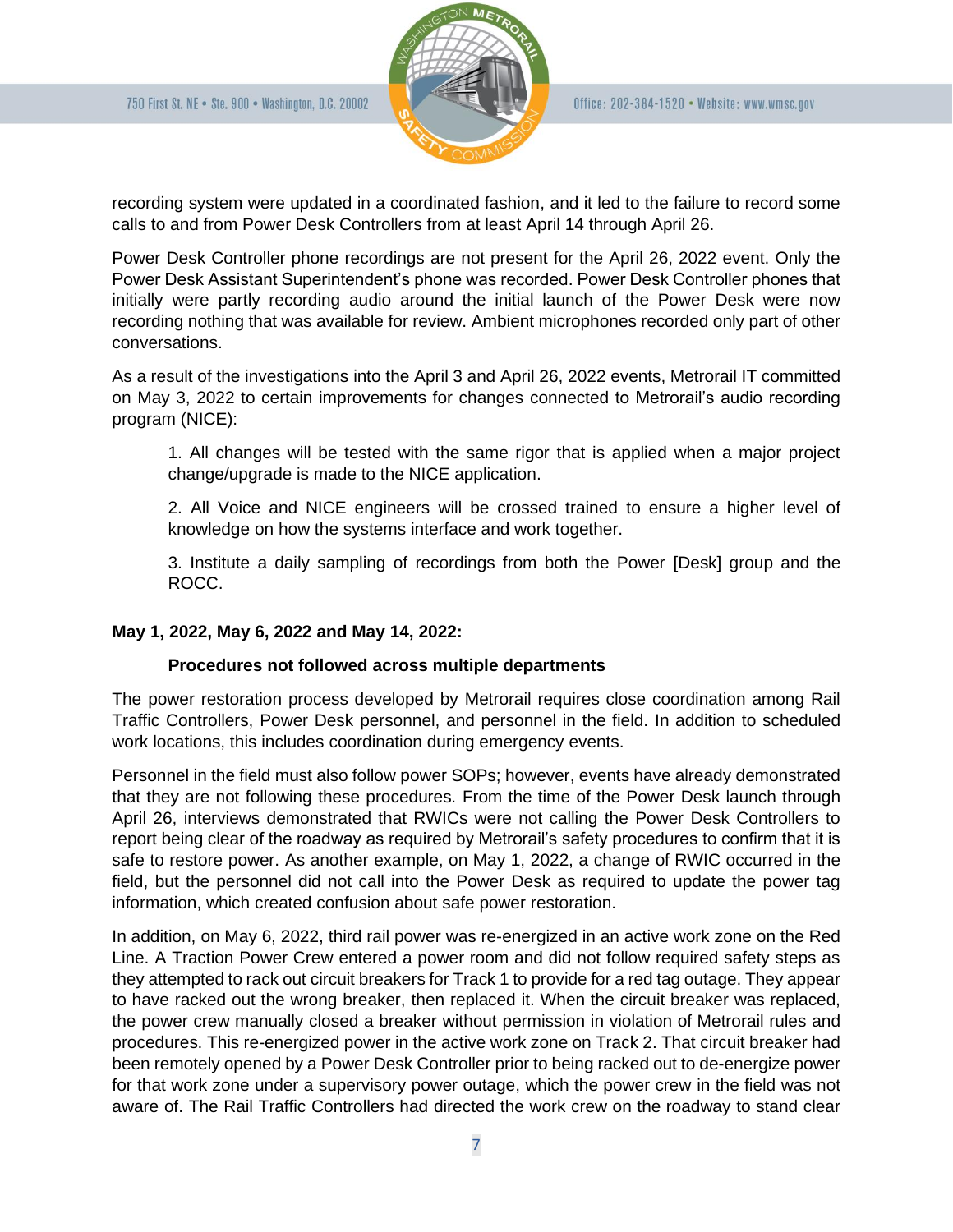

during the work in the traction power room. The investigation into the specific gaps, including in track access planning, work zone setup, and power procedures, is ongoing. This investigation also identified that, despite Metrorail's commitment following the April 26, 2022 improper power restoration event to address this safety issue, not all phone calls involving the Power Desk Controller relevant to the May 6, 2022 event were recorded. This includes a phone call between power personnel in the field and the Power Desk Controller. Metrorail issued a safety bulletin to personnel about this improper closure of a circuit breaker in the field without permission that created an immediate safety risk that had the potential to cause serious injury or death.

On May 14, 2022, Metro Transit Police Department (MTPD) personnel responded to an event at Columbia Heights Station and entered the roadway. However, when power was de-energized, the preliminary investigation suggests that there was no power tag created and communicated to personnel in the field by Metrorail personnel in the ROCC to ensure that power is only restored when safe to do so. The safe restoration procedure relies on a tag having been issued, however, Metrorail personnel working in the ROCC told the WMSC that there is no consistent procedure that they rely upon or have been trained on to ensure that such tags are issued in each unplanned power de-energization event. This includes that, even when tags are created during unplanned events, the tags are not consistently being provided to personnel in the field as required to provide the intended safety protection. The protection against improper power restoration is needed regardless of whether the unplanned de-energization is supervisory or red tag. WMSC data review of all unscheduled events that required power energization that triggered formal safety event notifications from Metrorail to the WMSC from March 13, 2022 (Power Desk launch) through May 6, 2022 demonstrates that out of the 12 applicable events, power outage tags were only created for three events.

Additional review of Metrorail's Standard Operating Procedure (SOP 2) as revised and implemented at the time of the Power Desk launch demonstrated that it does not clearly explain or properly use the term "emergency switch order," including applying this term to actions such as supervisory power outages that are not switch orders. Review of the procedure also demonstrated that not all GOTRS steps and responsibilities, such as the assigned responsibility to confirm energization of power in GOTRS, are specified in the procedure.

A review of procedures associated with the Power Desk also demonstrates that the amended process has eliminated previous layers of protection provided by both the Radio Rail Traffic Controller and Button Rail Traffic Controller jointly confirming that specific breakers were safe to close and re-energize, prior to power being restored.

These gaps are examples that demonstrate the importance of involving frontline employees in designing procedures, as these frontline employees have the experience executing these procedures that can help identify safety gaps. As described above, in the case of the Power Desk, Metrorail only acted in fall 2021 on safety concerns raised by frontline employees after the WMSC insisted.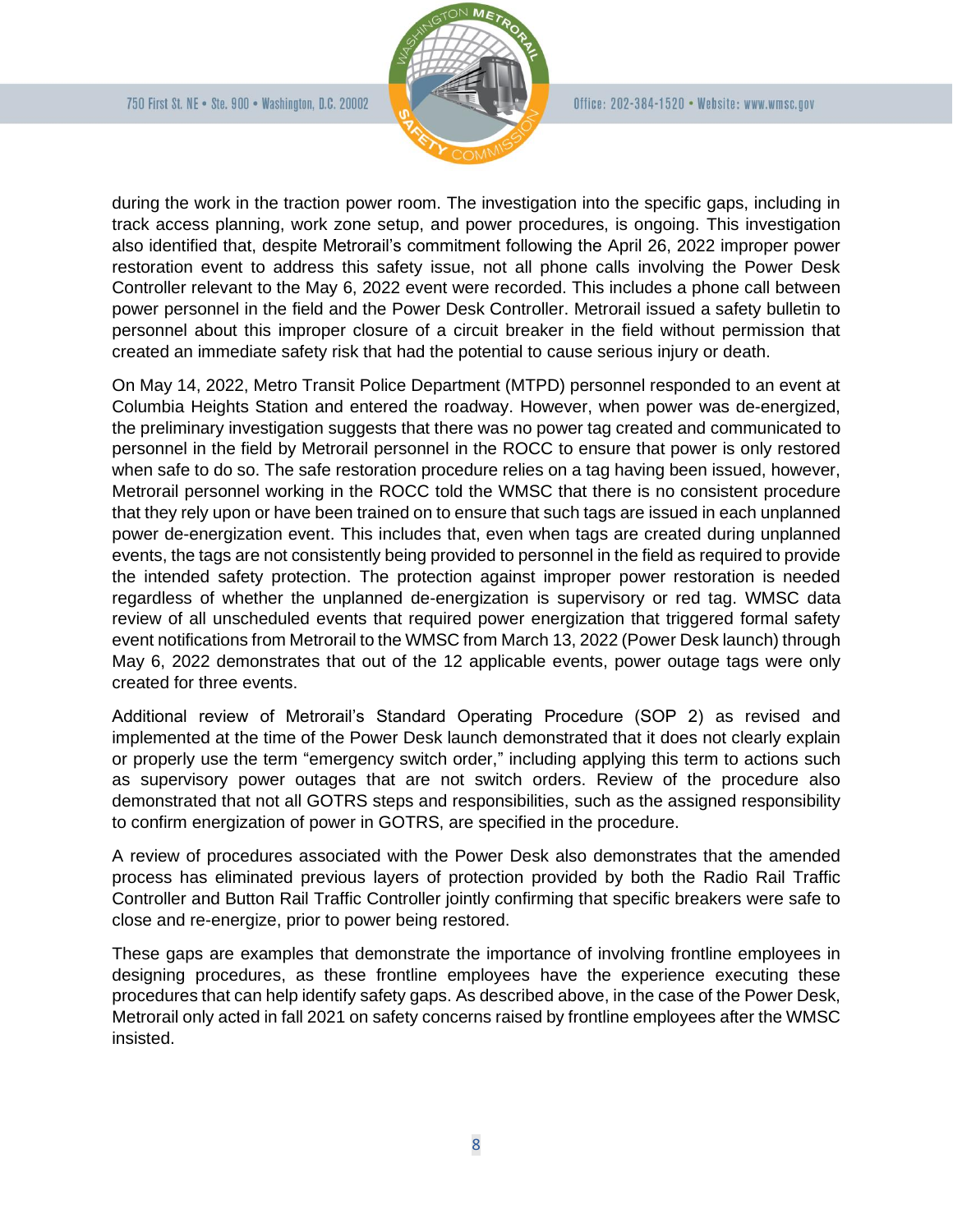

#### **Metrorail's culture of noncompliance**

The investigation into the April 26, 2022 event, even at this preliminary stage, provides further evidence that elements of Metrorail have a culture that accepts noncompliance with written operational rules, instructions, and manuals $8$ .

The investigation demonstrates that Power Desk personnel, including supervision and management, did not follow the specific safety procedures that management specifically designed to assure safety. As described above, the WMSC has identified and communicated such procedural shortcutting with respect to third rail power restoration since at least 2020. This has continued despite multiple Metrorail process improvements and trainings intended to improve safety.

The investigation demonstrates that Metrorail's implementation of its training and oversight was deficient, that its implementation of technical controls in GOTRS meant to serve as a check on the process was deficient and allowed for Power Desk personnel, including the Assistant Superintendent, to skip safety steps, and that Metrorail's internal oversight it committed to as part of its plan to initiate this Power Desk under CAP C-0037 was ineffective.

WMSC analysis of additional data, comparing records in AIM to records in GOTRS, demonstrates that the Power Desk is consistently deviating from the Power Desk procedures and taking action in AIM before completing the required steps in GOTRS that are meant to verify that power restoration is being done properly. WMSC review of Metrorail data from April 10, 2022 through April 19, 2022 demonstrates that for at least one work location each day in that period alone, power was restored and the work location was closed out without following all required safety steps. For example, April 12 included at least three such work locations where required safety steps were not followed, and April 13, included at least four such work locations. This includes restoring power before completing all required steps that exist to ensure that power is only restored when safe to do so. Safety steps are being frequently skipped and circumvented.

Under Metrorail's power restoration procedures, the Power Desk Assistant Superintendent is required to verify that the RWIC separately reported being clear of the roadway to both the Power Desk Controller and the Rail Traffic Controller, and only then, after verifying this and acting in GOTRS, is the Power Desk Assistant Superintendent permitted to "enable close" on the specific circuit breakers in that area. In actual practice, as the data and interviews demonstrate, Power Desk Assistant Superintendents have been acting to "enable close" when the Rail Traffic Controller states that a RWIC is clear. Power Desk Controllers are then at times, including the April 26, 2022 safety event, closing breakers based solely on the Power Desk Assistant Superintendent having "enabled close," rather than based on completing each safety step in the process including independently confirming that the RWIC has cleared the roadway.

<sup>&</sup>lt;sup>8</sup> For further information about this important safety concern, refer to Finding 1 of the WMSC's Audit of Rail [Operations,](https://wmsc.gov/wp-content/uploads/2022/04/WMSCRailOperationsAudit_FinalReport.pdf) which was issued on April 7, 2022.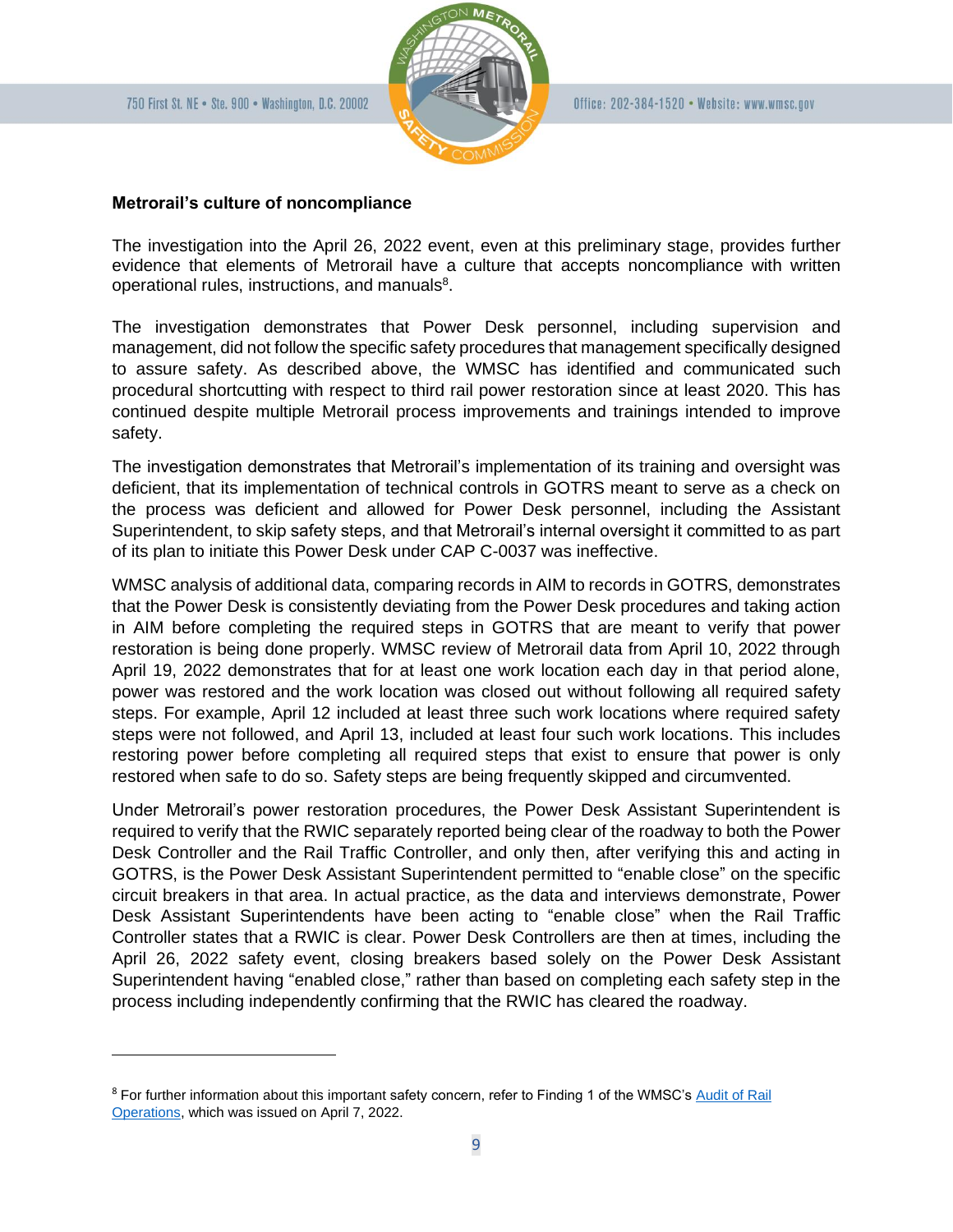

In the April 26, 2022 event, even after safety concerns were raised among Power Desk personnel during the restoration process, the "prohibit close" function that is lifted when the Power Desk Assistant Superintendent "enables close" was never re-activated, and the circuit breaker controls in AIM remained in a state where the Power Desk Controller could close the breaker. The Power Desk Controller then acted on the Power Desk Assistant Superintendent's instruction to close the breaker, improperly restoring power and endangering the work crew.

Metrorail established electronic systems that were supposed to serve as engineering controls on the process. However, in practice, these are only preventing administrative closeout of a power outage after power has already been restored and have no effect on the actual improper restoration of power. This has led to repeated requests from Power Desk Controllers to Power Desk Assistant Superintendents to enter actions into GOTRS only after the fact, which defeats the intended purpose of these controls to prevent the improper restoration of power by enforcing redundant safety checks.

The investigation into the April 26, 2022 event demonstrates that Power Desk Assistant Superintendents and Power Desk Controllers did not follow the safety steps in the process, and instead acted on their own notes and recollections, taken outside of the approved process.

Metrorail's culture that accepts noncompliance continues to permit procedural shortcutting. Without cultural change, no amount of training will be sufficient. For designed checks and balances to be effective, the culture must respect these redundancies as enhancing safety – not view them as extraneous time consumers.

#### **Fatigue, Staffing, and Workload**

The Power Desk Controller in the April 26, 2022 event had worked overnight shifts, including five 12-hour shifts, in the five days before this event, and was more than 10 hours into a sixth consecutive 12-hour shift at the time of this event.

Fatigue modeling indicates that the Power Desk Controller's performance effectiveness on April 26 was impaired due to sleep debt, short sleep duration and the circadian effects of night work. The Power Desk Controller also told investigators that they have difficulty sleeping. Metrorail's Safety Department confirmed that Power Desk personnel are working in safety sensitive positions requiring fitness for duty evaluation, such as regular medical exams. However, despite WMSC requests, Metrorail has not been able to provide any records of such evaluations or medical exams. Metrorail's development of the Power Desk, including its safety certification process, appears to have failed to recognize and adequately mitigate this hazard of impaired Power Desk personnel by ensuring these fitness for duty steps were completed and adequate staffing achieved and maintained. The WMSC formally communicated deficiencies in Metrorail's Fitness for Duty Programs in an audit report issued in August 2021, including that Metrorail is not conducting physical examinations required by its policies for safety sensitive employees, and Metrorail does not track when these physicals are due to occur. Metrorail has begun implementation of a CAP to address that finding.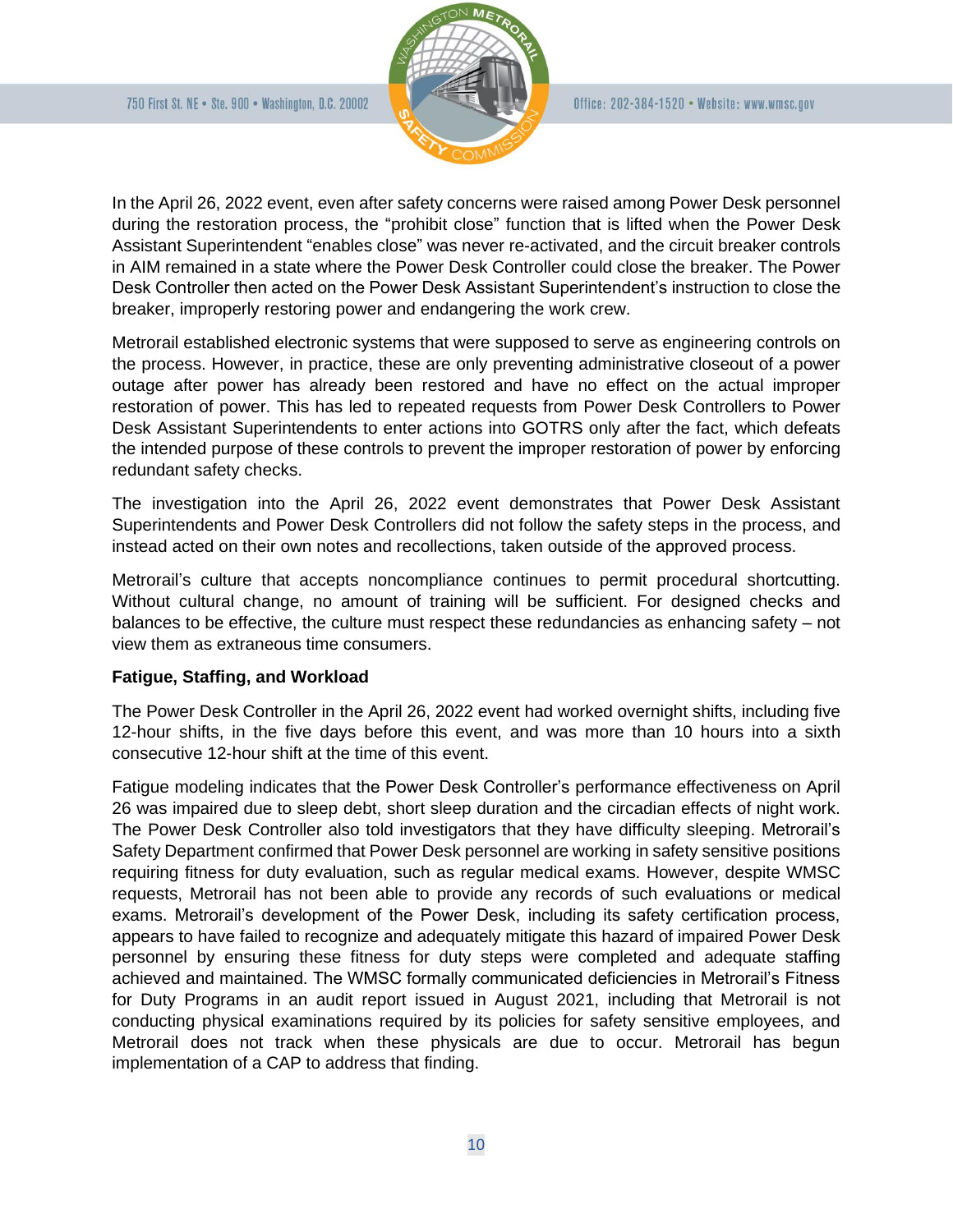

Due to inadequate staffing, Metrorail is assigning 12-hour shifts and is not filling some shifts. The investigation also demonstrates the safety benefits of assigning more than one Power Desk Controller to each desk as Metrorail has done on some weeknight overnight shifts.

Metrorail told the WMSC prior to the March 2022 launch, that the Power Desk had 15 Power Desk Controllers and 5 Power Desk Assistant Superintendents, and that this was sufficient to launch its new Power Desk safely. On April 26, Metrorail had 15 Power Desk Controllers, 5 Power Desk Assistant Superintendents. Since then, there have been departures and promotions, and others are expected. Investigative interviews suggest Metrorail personnel believe that a minimum of approximately 20 Power Desk Controllers and 8 Power Desk Assistant Superintendents would be needed to adequately staff the desk around the clock at minimum safe levels.

The work schedule for April shows that many shifts are being covered by overtime, and other shifts are not being covered at all. For example, on Saturday April 2, and Saturday, April 30, only two Power Desk Controllers were working. On April 15 and April 16 morning shifts, only one of eight Power Desk Controller and Power Desk Assistant Superintendent shifts was covered by someone not working the shift entirely on overtime.

The investigation demonstrates that, despite Metrorail's pre-launch representation, the Power Desk is not sufficiently staffed.

The Power Desk Controller involved in the April 26, 2022 event reported that they were flustered due to a high and challenging workload as multiple crews turned in locations at the same time as Metrorail prepared to re-energize power to open for revenue service. The 17 locations this Power Desk Controller and this Power Desk Assistant Superintendent were handling is in line with the average nightly work locations for each of the three Power Desk Operations Desks over the two weeks from April 9 through April 23, 2022.

Metrorail launched the Power Desk in March 2022 with a limitation on the number of nightly work zones on each line. The stated intent was to gradually increase back to previous levels as the Power Desk demonstrated the ability to handle a larger number of outages. Initially, a low number of work locations provided ample opportunity for Power Desk personnel to be familiar with and process each location. WMSC review of data from the first two weeks of the Power Desk launch showed compliance with the specific power restoration safety procedures that the same Metrorail personnel later began to ignore. In recent weeks, Metrorail lifted the limitation on the number of work zones and returned to previous levels, significantly straining Power Desk personnel. Metrorail personnel stated that this cap was initially ended before Power Desk management believed that they were prepared for an increase in work zones. Metrorail personnel said that this unplanned increase in work zones occurred because of siloing and ineffective communication among Metrorail departments, despite the requirements of Power Desk implementation plans. Traction Power Maintenance leadership had wanted the work locations to remain capped at 12 for an additional week. By the time of the April 26, 2022 event, Power Desk management stated to the WMSC that they believed the Power Desk could handle the workload of additional locations each night.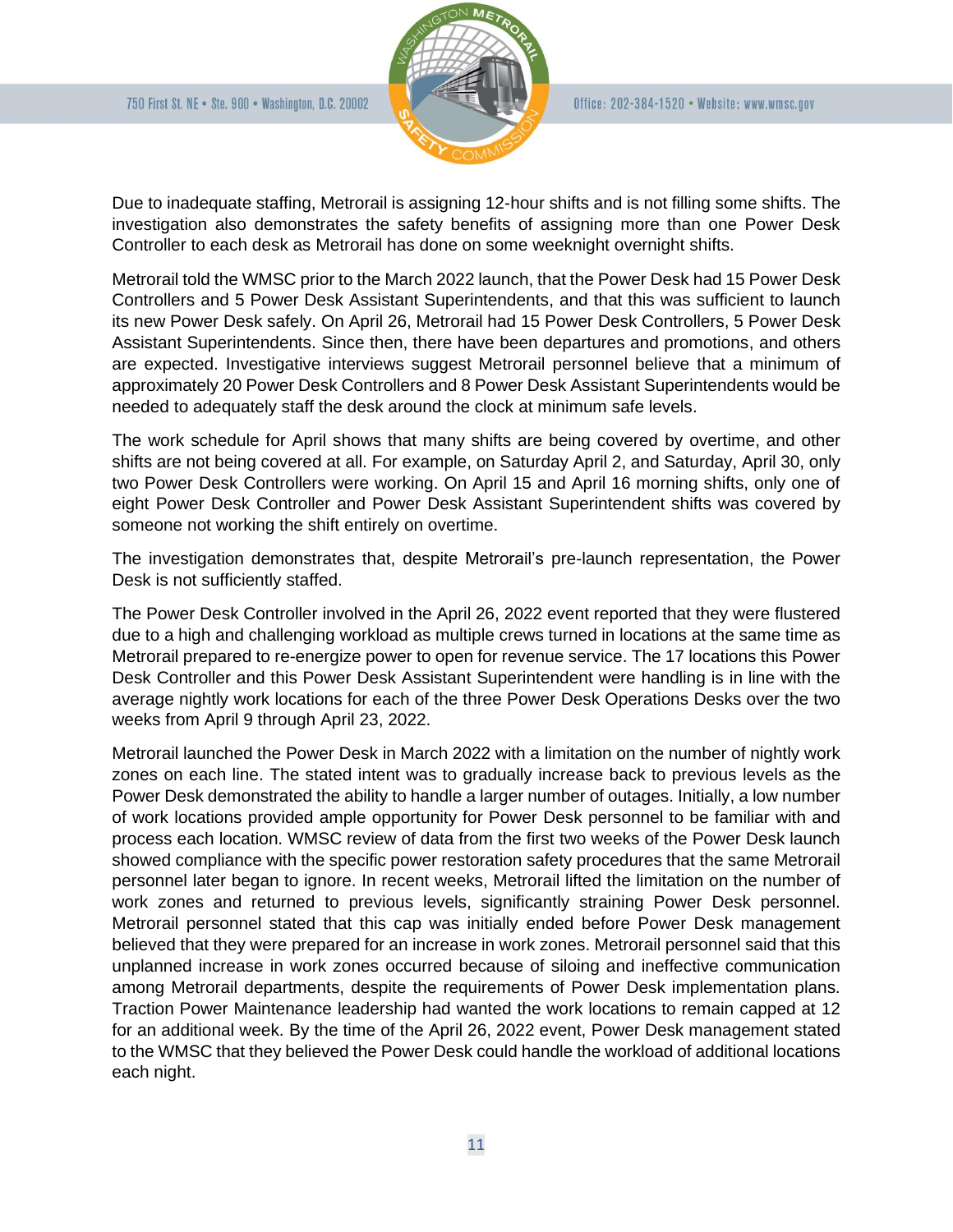

Prior to the Power Desk's creation, Metrorail had executed a pilot project that capped the number of work locations at 15 per line to reduce ROCC workload. This pilot project demonstrated this cap could function well for Metrorail with effective planning and safe use of piggybacking work crews. Following the April 26, 2022 event, Metrorail stated that it believed that, if Power Desk and other personnel were properly trained and focused only on one outage restoration at a time, it is possible for the Power Desk to safely handle 15 work locations per night as long as there is significant additional internal oversight. This investigation demonstrates that Metrorail does not have proper staffing and training to safely handle a large number of work locations at this time. In addition, the need for such extensive additional internal oversight demonstrates the gaps in Metrorail's power restoration process and culture of compliance.

As the WMSC continued this investigation and emphasized the likelihood and severity of the consequences associated with these hazards, Metrorail committed to again limiting the number of work locations on each line, and to requiring a Power Superintendent to sign off on specific steps in the restoration process.

After committing to the WMSC to reducing the number of work locations, Metrorail conducted an average of 8 to 10 locations per Power Desk Operations Desk from April 30 through the morning of May 4. However, despite the commitment to have no more than 10 work locations per desk per night, on the night of May 4 into May 5, 2022, Metrorail conducted 39 work locations where power was de-energized, an average of 13 work locations per line. May 5 into May 6, 2022 continued this increased number of work locations.

When the WMSC raised these issues to Metrorail again on May 11, 2022, Metrorail personnel stated that their written commitment to the WMSC to limit the number of work locations to 10 work locations per desk was not being followed, and they were making a different commitment to cap the number of work locations based on the number of Power Desk Controllers who happened to be working on a given shift.

Even if the claim Metrorail personnel made that was contrary to their written safety commitments were true, WMSC review of data and schedules from the May 4-May 5 overnight shift, for example, demonstrates that only three Power Desk Controllers were working when Metrorail exceeded its cap on the number of work locations that Metrorail had committed to for the safety of its own personnel.

The claims regarding the number of work locations and the number of Power Desk Controllers that are on duty on a given night also do not match Metrorail's track access planning process that requires advance scheduling. In addition, if the claims were true, it would contribute to likely practical drift away from documented safety processes. Other Metrorail personnel acknowledged that the representations, if accurate, would be too confusing to carry out safely and properly.

Metrorail has compounded workload challenges for Power Desk personnel by routing all Power Desk phone calls through a single phone line. In response to WMSC suggestions prior to the launch of the Power Desk that dedicated phone lines for each Power Desk Operations Desk (Ops 1, Ops 2/4, Ops 3) would ease workload and make the process clearer and smoother for Rail Traffic Controllers, RWICs and Power Desk personnel, Metrorail stated at that time that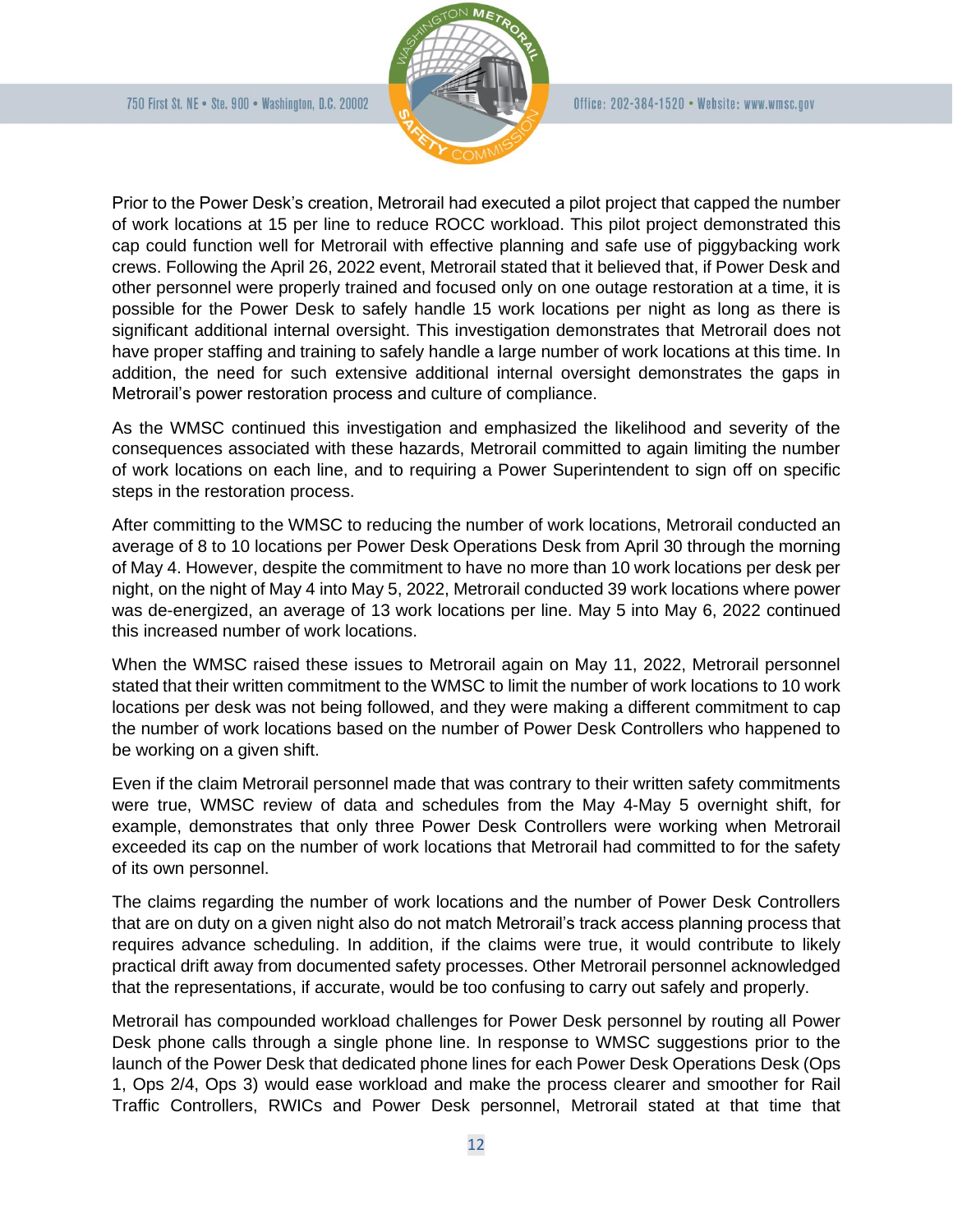

maintaining a single phone line would be less confusing and that they had extensively stress tested the new power restoration process. Metrorail has now stated it will institute dedicated phone lines; however, these dedicated lines are not yet in use by field personnel or Rail Traffic Controllers to ensure that each call reaches the correct person at the Power Desk.

# **Metrorail submitted CAP closure request**

Despite these safety deficiencies, and the serious safety events that occurred, Metrorail submitted documentation to the WMSC on April 27, 2022 of a vote by the Safety Certification Review Committee (SCRC) approving a final Power Desk Safety Certification Verification Report (SSCVR). This vote had been conducted between April 8 and April 15, 2022. Metrorail also stated at that time, after power was improperly energized April 26, 2022 while personnel were working around the third rail, that the Power Desk as implemented, including staffing, training, procedures and communications, met all of Metrorail's safety requirements. Metrorail submitted a CAP closure request for C-0037 on April 29, 2022 stating that they had successfully implemented corrective actions to prevent these very safety failures. These statements are not accurate and must be addressed by actually providing for the safety of Metrorail personnel and first responders.

After the WMSC raised these issues to Metrorail for immediate mitigation and broader improvement, including informing Metrorail on April 27, 2022 and in following conversations that the WMSC was considering taking enforcement action, Metrorail on May 9, 2022 discussed making Power Desk changes under a revised CAP that could include establishing staffing requirements and compliance reviews. More systemic action is required to address these safety issues. The WMSC will continue to work with WMATA to ensure Metrorail identifies and implements safety improvements to protect the lives of its personnel.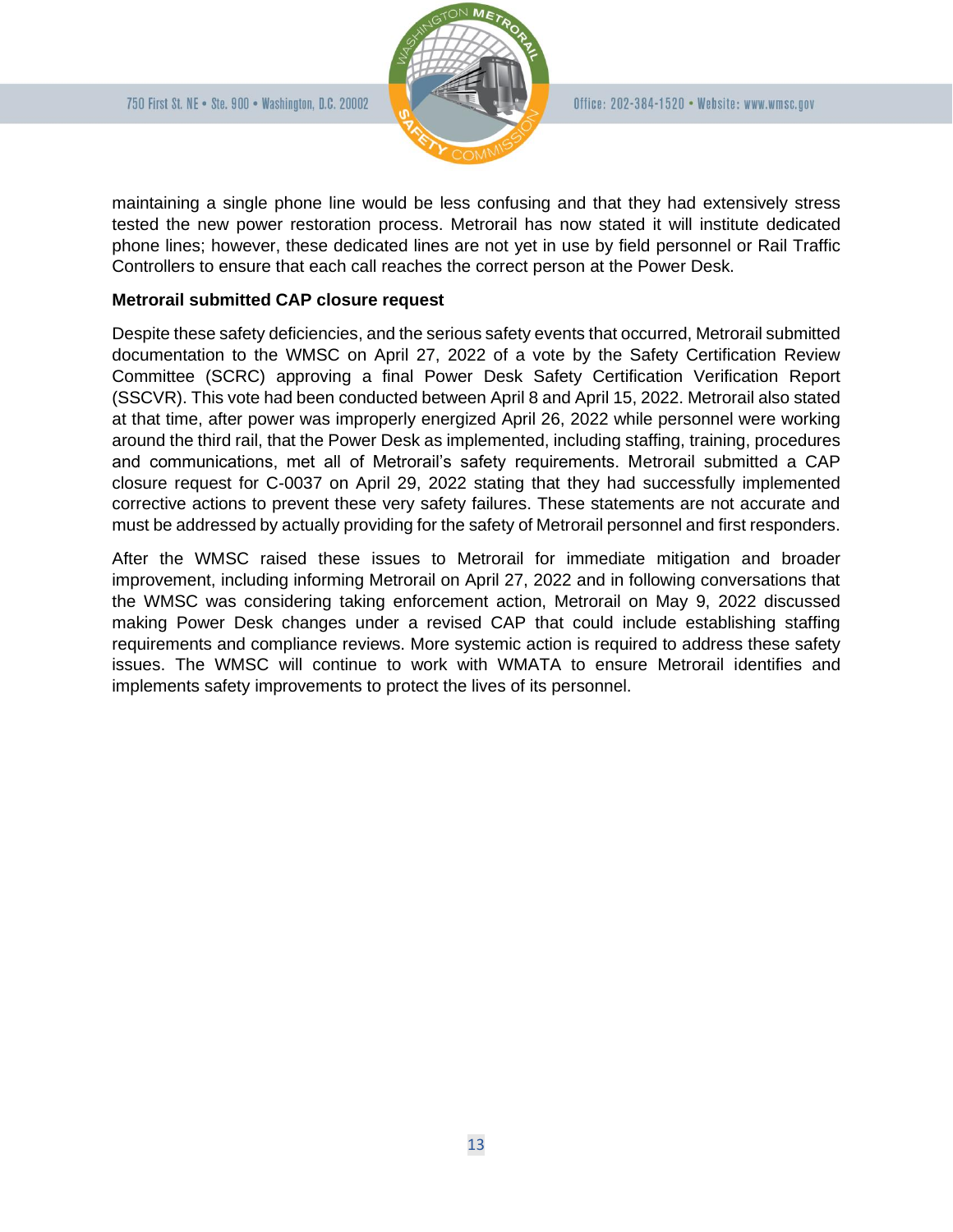

#### **Order of the**

# **Washington Metrorail Safety Commission**

On this day, May 10, 2021, the Washington Metrorail Safety Commission ("WMSC") issues the following order regarding Washington Metropolitan Area Transit Authority ("WMATA") Metrorail's power restoration:

WHEREAS, the WMSC has identified Metrorail's safety deficiencies related to power restoration that put Metrorail personnel at risk of serious injury or death;

WHEREAS, the WMSC is the designated State Safety Oversight Agency for the WMATA Rail System, as required by 49 U.S.C. § 5329(e)(3)(C);

WHEREAS, the WMSC's powers are established by the Washington Metrorail Safety Commission Interstate Compact (P.L. 115-54; 131 Stat. 1093) ("WMSC Compact"), passed into law by the Commonwealth of Virginia, State of Maryland, and District of Columbia and approved by Congress on August 22, 2017;

WHEREAS, among the powers granted to the WMSC under the WMSC Compact is the authority to "require, review, approve, oversee, and enforce the adoption and implementation of any Corrective Action Plans that the Commission deems appropriate" WMSC Compact § 30(c);

WHEREAS, among the powers granted to the WMSC under the WMSC Compact is the authority to "Compel WMATA's compliance with any Corrective Action Plan or order of the Commission by such means as the Commission deems appropriate" WMSC Compact § 31(c);

WHEREAS, among the powers granted to the WMSC under the WMSC Compact is the authority to "Take such other actions as the Commission may deem appropriate consistent with its purpose and powers." WMSC Compact § 31(f);

WHEREAS, WMSC Bylaws Art. VI.C.1. and VI.C.6.a authorize the Chief Executive Officer to issue directives to WMATA, and to issue directives to create and implement a corrective action plan and to conduct a hazard analysis; and

WHEREAS, WMSC Program Standard Section 9.C provides that a revised CAP proposal is required when another course of action is more appropriate, and the revised CAP proposal will be subject to WMSC approval in the same manner as all other CAPs;

# **IT IS HEREBY ORDERED** that WMATA will:

- 1) Metrorail reduce the number of work locations requiring power de-energization and energization to no more than 30 per shift and to no more than 10 per shift per Power Desk Operations Desk until such time as:
	- a) Metrorail conducts safety stand downs to:
		- i) Re-emphasize to all ROCC and Power Desk personnel from frontline workers through management that redundant safety procedures are required to be followed for the safety and survival of their colleagues on the roadway. This must include explicit instruction to stop the power restoration procedure and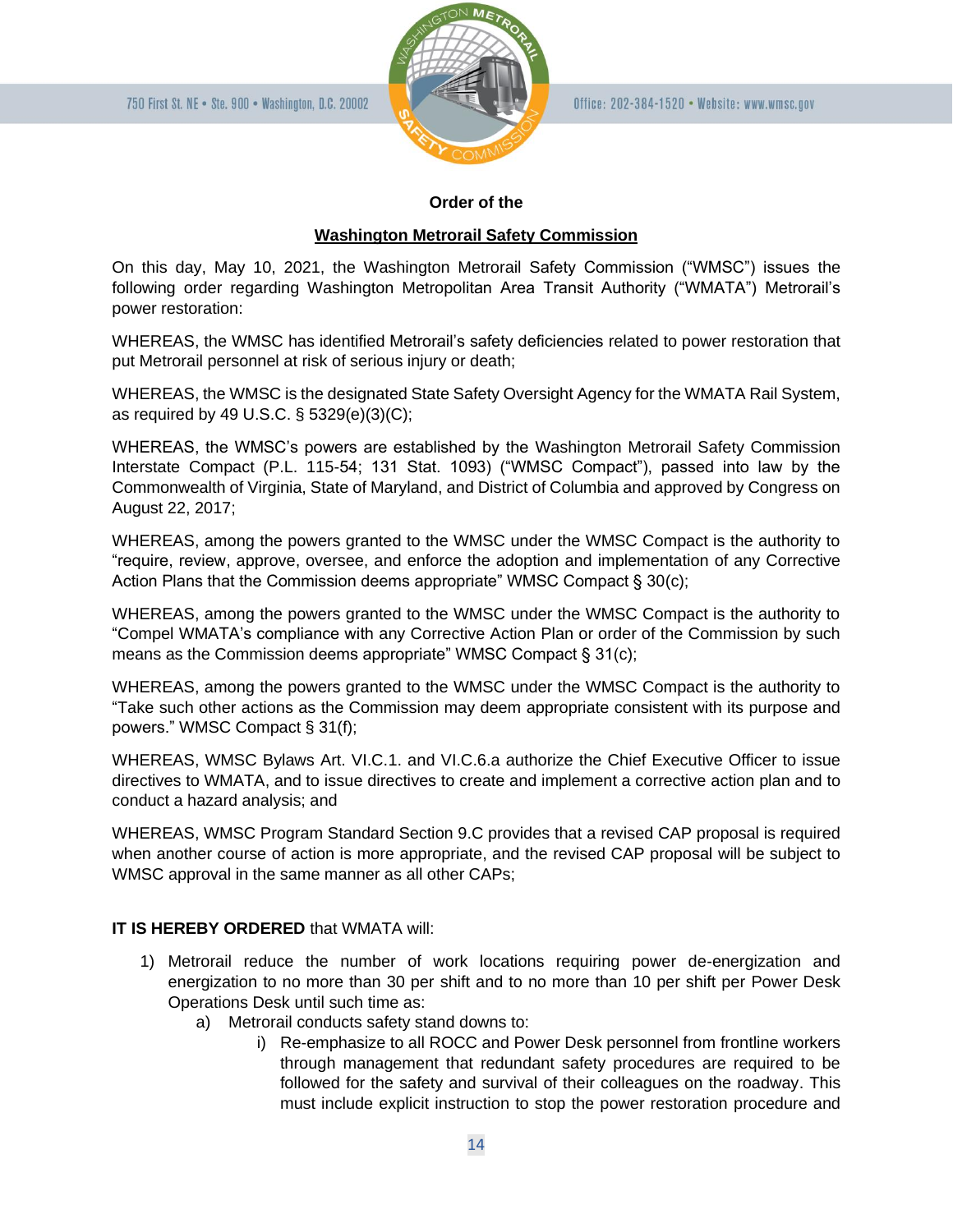

ensure prohibit close protections are restored in AIM if there is any question or doubt about the process, and a requirement that the power restoration process be re-initiated.

- ii) Re-emphasize to all RWP-trained personnel the importance to their safety and survival of following all safety rules, including those related to third rail safety, proper communications with Power Desk and ROCC personnel, and each other step related to power energization.
- b) Metrorail has complete, functioning recording systems for all Power Desk communications involving Power Desk Controllers and Power Desk Assistant Superintendents in each active facility; and these recording systems are tested and verified.
- c) Power Desk personnel (including Power Desk Controllers, Power Desk Assistant Superintendents) receive additional training and evaluation to ensure they are capable of safely and effectively handling a specific higher number of outages per shift.
- d) Metrorail provides appropriate staffing and succession planning for the Power Desk to comply with fatigue policies, standards and requirements by scheduling personnel with regular days off and shifts of appropriate duration.
- e) Metrorail implements the use of dedicated phone numbers for each power desk for all RWICs, Rail Traffic Controllers and other personnel. For example, Ops 1 Rail Traffic Controllers must call the Ops 1 Power Desk, and Ops 1 RWICs must call the Ops 1 Power Desk directly for outages related to Ops 1 territory, rather than continuing to introduce confusion and increased workload by routing all calls through a single number regardless of location.
- 2) Metrorail's closure request for C-0037 is rejected, and:
	- a) Within 30 days, Metrorail must submit a revised CAP proposal per Program Standard Section 9.C that addresses the minimum corrective action of instituting additional protections to ensure that third rail power is not restored prematurely including, but not limited to, ensuring that managers and leadership permit all power restoration checklists and procedures are followed to be certain power is only restored when it is safe to do so. These additional protections must include providing an independent, second approval from an appropriately qualified employee, so that safe power restoration is always placed ahead of service metrics such as on-time performance. As part of addressing that minimum corrective action, this must include, at minimum:
		- i) The necessary AIM and IT upgrades to ensure that power is only restored when it is safe to do so and all required steps are completed. This must include engineered protections in AIM (or successor) to ensure that power is restored only after the Rail Traffic Controller and Power Desk Controller have completed all required steps;
		- ii) The specifications for updated AIM, GOTRS and other systems that demonstrate the necessary controls and use of all current, available features of the AIM system that should be used to improve safety;
		- iii) An expeditious schedule for implementation of these safety features, including required change management and safety certification steps;
		- iv) Implementation of adequate Power Desk staffing in both the short-term and long-term;